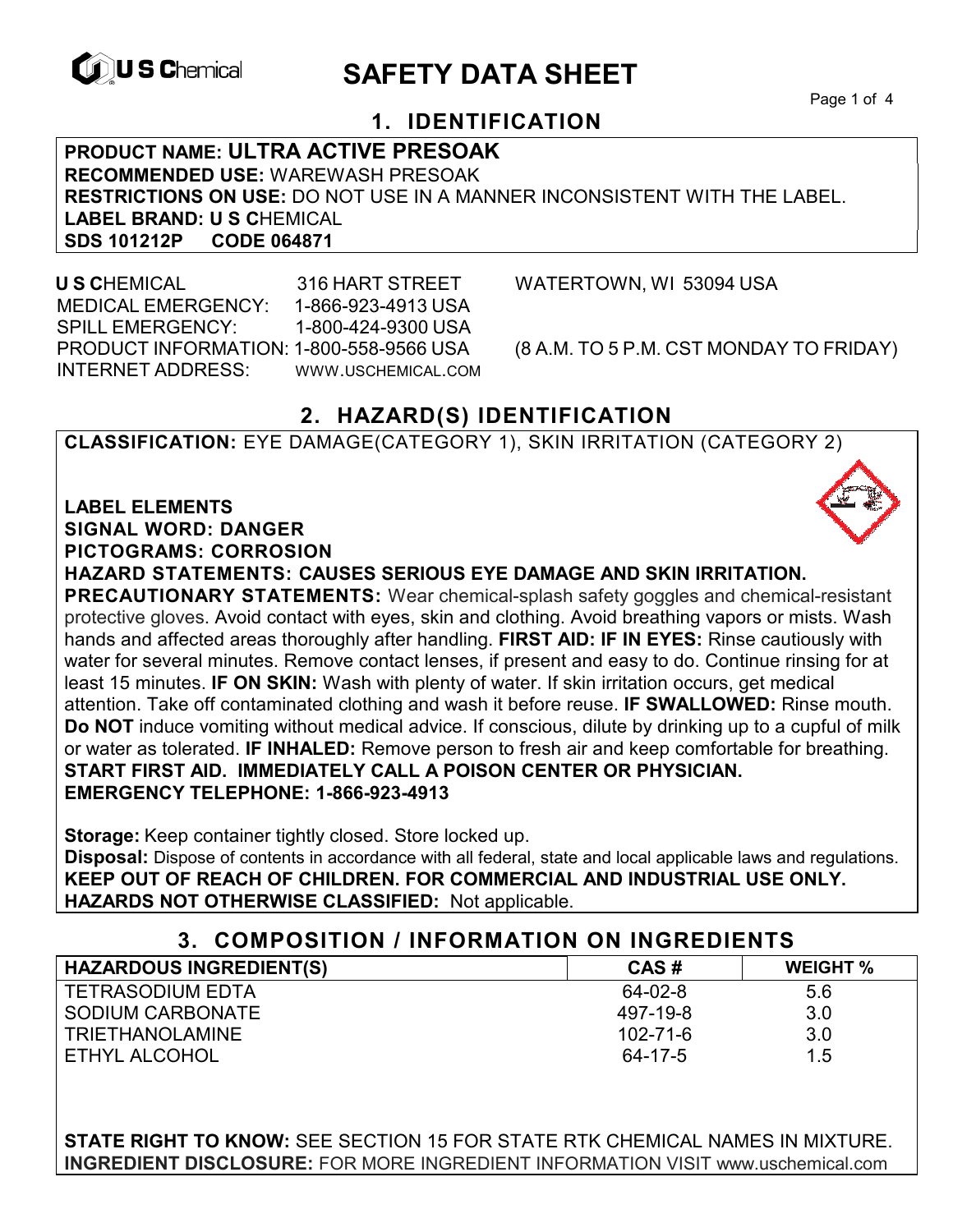## **4. FIRST-AID MEASURES** Page 2 of 4

**IF IN EYES:** RINSE CAUTIOUSLY WITH WATER FOR SEVERAL MINUTES. REMOVE CONTACT LENSES, IF PRESENT AND EASY TO DO. CONTINUE RINSING FOR AT LEAST 15 MINUTES. **IF ON SKIN:** WASH WITH PLENTY OF WATER. IF SKIN IRRITATION OCCURS, GET MEDICAL ATTENTION. TAKE OFF CONTAMINATED CLOTHING AND WASH IT BEFORE REUSE. **IF SWALLOWED:** RINSE MOUTH. **Do NOT** INDUCE VOMITING WITHOUT MEDICAL ADVICE. IF CONSCIOUS, DILUTE BY DRINKING UP TO A CUPFUL OF MILK OR WATER AS TOLERATED. **IF INHALED:** REMOVE PERSON TO FRESH AIR AND KEEP COMFORTABLE FOR BREATHING. **START FIRST AID. IMMEDIATELY CALL A POISON CENTER OR PHYSICIAN. EMERGENCY TELEPHONE: 1-866-923-4913**

**MOST IMPORTANT SYMPTOMS / EFFECTS:** CAUSES SERIOUS EYE DAMAGE AND SKIN IRRITATION. MAY CAUSE BLINDNESS WITHOUT IMMEDIATE FIRST AID. HARMFUL IF SWALLOWED.

**MEDICAL CONDITIONS AGGRAVATED:** NONE KNOWN. **NOTE TO PHYSICIAN:** CALL 1-866-923-4913 FOR EXPOSURE MANAGEMENT ASSISTANCE.

## **5. FIRE-FIGHTING MEASURES**

**CHEMICAL HAZARDS:** EYE CORROSIVE AND SKIN IRRITANT. NON-FLAMMABLE. **COMBUSTION PRODUCT HAZARDS:** OXIDES OF CARBON AND OTHER FUMES. **METHODS:** SELECT EXTINGUISHER AND METHODS BASED ON FIRE SIZE AND TYPE. **EQUIPMENT:** WEAR SCBA AND FULL PROTECTIVE GEAR AS CONDITIONS WARRANT. **NFPA RATING:** HEALTH-3/FLAMMABILITY-0/ INSTABILITY-0/SPECIAL HAZARD-N.AP. **SUITABLE EXTINGUISHERS:** WATER, DRY CHEMICAL, CO2 OR FOAM SUITABLE FOR FIRE. **UNSUITABLE EXTINGUISHERS:** NO RESTRICTIONS BASED ON CHEMICAL HAZARDS.

## **6. ACCIDENTAL RELEASE MEASURES**

**PERSONAL PRECAUTIONS:** EVACUATE UNPROTECTED PERSONNEL FROM AREA. WEAR PERSONAL PROTECTION. SEE SECTION 8. RUBBER BOOTS RECOMMENDED. VENTILATE AREA IF NEEDED. BE CAREFUL NOT TO SLIP. WASH THOROUGHLY AFTER CLEAN-UP. **ENVIRONMENTAL PRECAUTIONS:** PREVENT SPILL FROM ENTERING DRAIN, STORM SEWER OR SURFACE WATERWAY. PREVENT WATER AND SOIL CONTAMINATION. **CLEAN-UP METHODS:** SMALL SPILLS MAY BE WIPED UP AND RINSED WITH WATER. FOR LARGER SPILLS, DIKE TO CONTAIN. PUMP TO LABELED CONTAINER OR ABSORB SPILLAGE AND SCOOP UP WITH INERT ABSORBENT MATERIAL. AFTER SPILL COLLECTION, RINSE AREA WITH WATER AND FOLLOW WITH NORMAL CLEAN-UP PROCEDURES.

## **7. HANDLING AND STORAGE**

**HANDLING:** FOLLOW ALL LABEL DIRECTIONS. INSTRUCT PERSONNEL ABOUT PROPER USE, HAZARDS, PRECAUTIONS, AND FIRST AID MEASURES. AVOID INHALATION, INGESTION, AND CONTACT WITH SKIN, EYES AND CLOTHING. DO NOT TASTE OR SWALLOW. REMOVE AND WASH CONTAMINATED CLOTHING AND FOOTWEAR BEFORE REUSE. PRODUCT RESIDUE MAY REMAIN IN EMPTY CONTAINERS. HANDLE CAREFULLY TO AVOID DAMAGING CONTAINER.

**STORAGE:** KEEP CONTAINER TIGHTLY CLOSED. STORE LOCKED UP. STORE AT AMBIENT TEMPERATURES IN A DRY AREA OUT OF DIRECT SUNLIGHT. PROTECT FROM FREEZING. ROTATE STOCK REGULARLY. KEEP AWAY FROM FOOD AND DRINK. KEEP OUT OF REACH OF CHILDREN.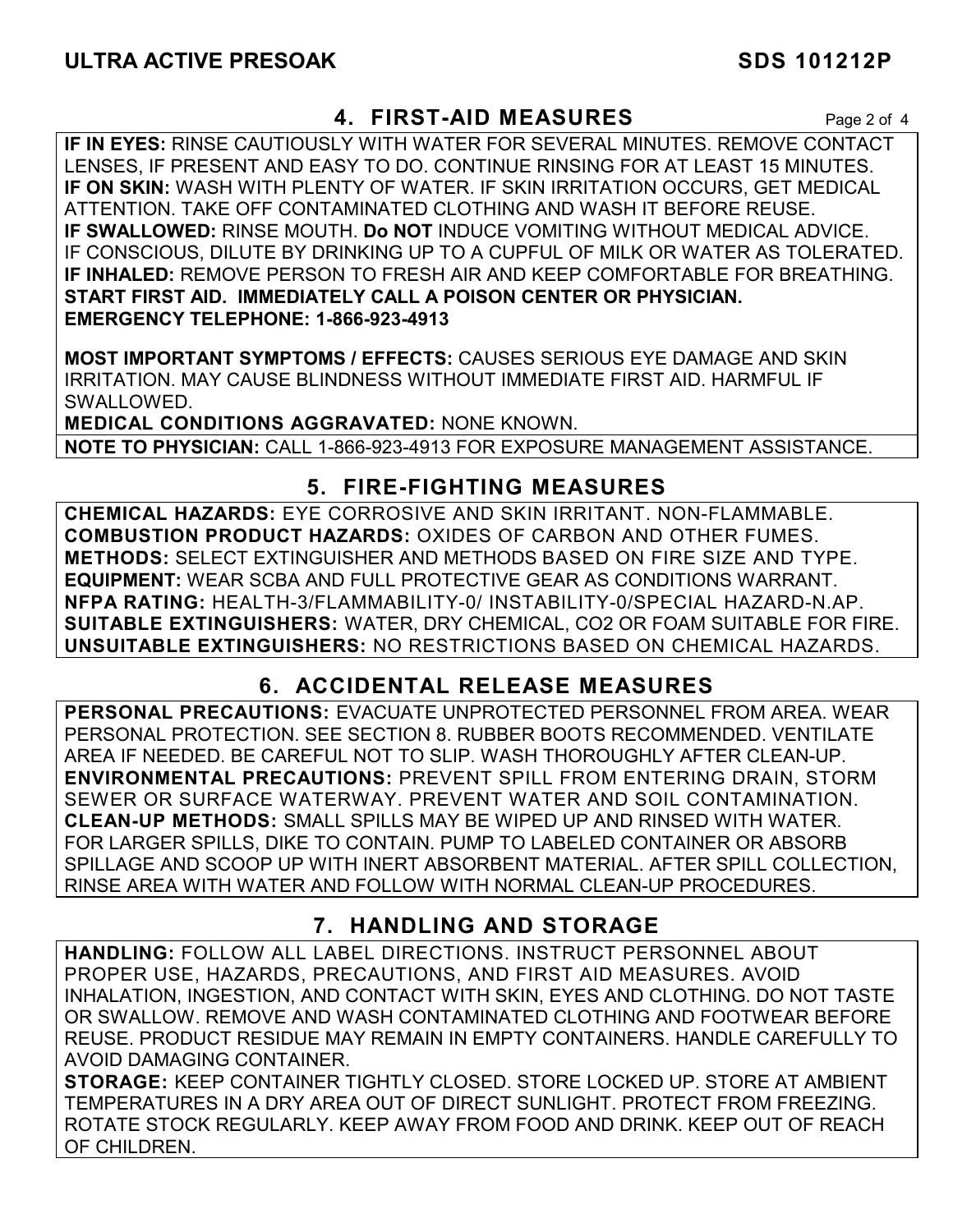## ULTRA ACTIVE PRESOAK SDS 101212P

#### **8. EXPOSURE CONTROLS / PERSONAL PROTECTION** Page 3 of 4

**EXPOSURE LIMITS:** TETRASODIUM EDTA = NONE

SODIUM CARBONATE = NONE

TRIETHANOLAMINE = 5 MG/M3 TWA (ACGIH)

ETHYL ALCOHOL = 1000 PPM STEL (ACGIH), 1000 PPM TWA (OSHA), 1900 MG/M3 TWA (OSHA) **ENGINEERING CONTROLS:** GENERAL ROOM VENTILATION IS TYPICALLY ADEQUATE.

**PERSONAL PROTECTION** 

**EYES:** CHEMICAL-SPLASH SAFETY GOGGLES.

**HANDS:** CHEMICAL-RESISTANT PROTECTIVE GLOVES (NITRILE, NEOPRENE OR RUBBER). **RESPIRATORY:** PROTECTIVE EQUIPMENT NOT REQUIRED WITH NORMAL USE.

NIOSH/MSHA CERTIFIED RESPIRATOR IF EXPOSURE LIMITS ARE EXCEEDED.

**FEET:** RUBBER BOOTS RECOMMENDED DURING SPILL CLEAN-UP.

**BODY:** PROTECTIVE EQUIPMENT NOT REQUIRED WITH NORMAL USE.

**HYGIENE MEASURES:** HANDLE IN ACCORDANCE WITH GOOD INDUSTRIAL HYGIENE AND SAFETY PRACTICE. TAKE OFF CONTAMINATED CLOTHING AND WASH IT BEFORE REUSE. WASH HANDS AND AFFECTED AREAS THOROUGHLY AFTER HANDLING. PROVIDE SUITABLE FACILITIES FOR QUICK DRENCHING OR FLUSHING OF THE EYES IN CASE OF CONTACT OR SPLASH HAZARD.

#### **9. PHYSICAL AND CHEMICAL PROPERTIES**

**APPEARANCE:** GREEN LIQUID **ODOR:** CITRUS **pH CONCENTRATE:** 11.8 **pH READY-TO-USE:** N.AP. **pH @ USE DILUTION:** N.AV. **PHYSICAL STATE:** LIQUID **RELATIVE DENSITY (WATER):** 1.075 **SOLUBILITY (WATER):** COMPLETE **VAPOR PRESSURE:** N.AV. **VAPOR DENSITY:** N. AV. **VISCOSITY:** VISCOUS

**AUTO-IGNITION TEMPERATURE:** N.AV. **DECOMPOSITION TEMPERATURE:** N.AV. **EXPLOSIVE LIMITS (LEL/UEL):** NONE **EVAPORATION RATE:** N.AV. **FLAMMABILITY (SOLID, GAS):** N.AP. **FLASH POINT:** NONE **INITIAL BOILING POINT/RANGE:** N.AV. **MELTING POINT/FREEZING POINT:** N.AV. **ODOR THRESHOLD:** N.AV. **PARTITION COEFF. (N-OCTANOL/WATER):** N.AV **OTHER:** N.AV.

## **10. STABILITY AND REACTIVITY**

**REACTIVITY:** NO HAZARD.

**CHEMICAL STABILITY:** STABLE.

**POSSIBILITY OF HAZARDOUS REACTIONS:** NONE KNOWN. WILL NOT POLYMERIZE. **CONDITIONS TO AVOID:** TEMPERATURES BELOW 35°F (1.6°C) OR ABOVE 120°F (49°C). **MATERIALS TO AVOID:** DIRECT MIXING WITH OTHER CHEMICALS. MIX ONLY WITH WATER. **HAZARDOUS DECOMPOSITION PRODUCTS:** NONE UNDER NORMAL CONDITIONS.

## **11. TOXICOLOGICAL INFORMATION**

**ROUTES OF EXPOSURE:** EYES, SKIN, INGESTION, INHALATION. **INFORMATION ON ROUTES OF EXPOSURE:** NO LC50/LD50 TEST DATA ON MIXTURE. **ACUTE EFFECTS /SYMPTOMS**

 **EYES:** CAUSES SERIOUS EYE DAMAGE. MAY CAUSE PAIN, REDNESS AND WATERING. **SKIN:** CAUSES SKIN IRRITATION. MAY CAUSE DELAYED PAIN, DRYING AND REDNESS. **INGESTION:** CAUSES IRRITATION OR BURNS TO MOUTH, THROAT AND STOMACH. **INHALATION:** CAUSES IRRITATION OR BURNS TO NOSE, THROAT + RESPIRATORY SYSTEM. **CHRONIC / OTHER EFFECTS:** NO REPORTABLE GERM CELL MUTAGENS, SKIN SENSITIZERS, RESPIRATORY SENSITIZERS, REPRODUCTIVE TOXINS OR ASPIRATION HAZARDS. **SPECIFIC TARGET ORGANS (SINGLE/REPEATED):** NONE KNOWN. **NUMERICAL MEASURES OF TOXICITY:** ATEmix (ORAL-RAT) = ABOVE 2000 MG / KG **CARCINOGENS:** NO REPORTABLE ACGIH, IARC, NTP, OR OSHA CARCINOGENS.